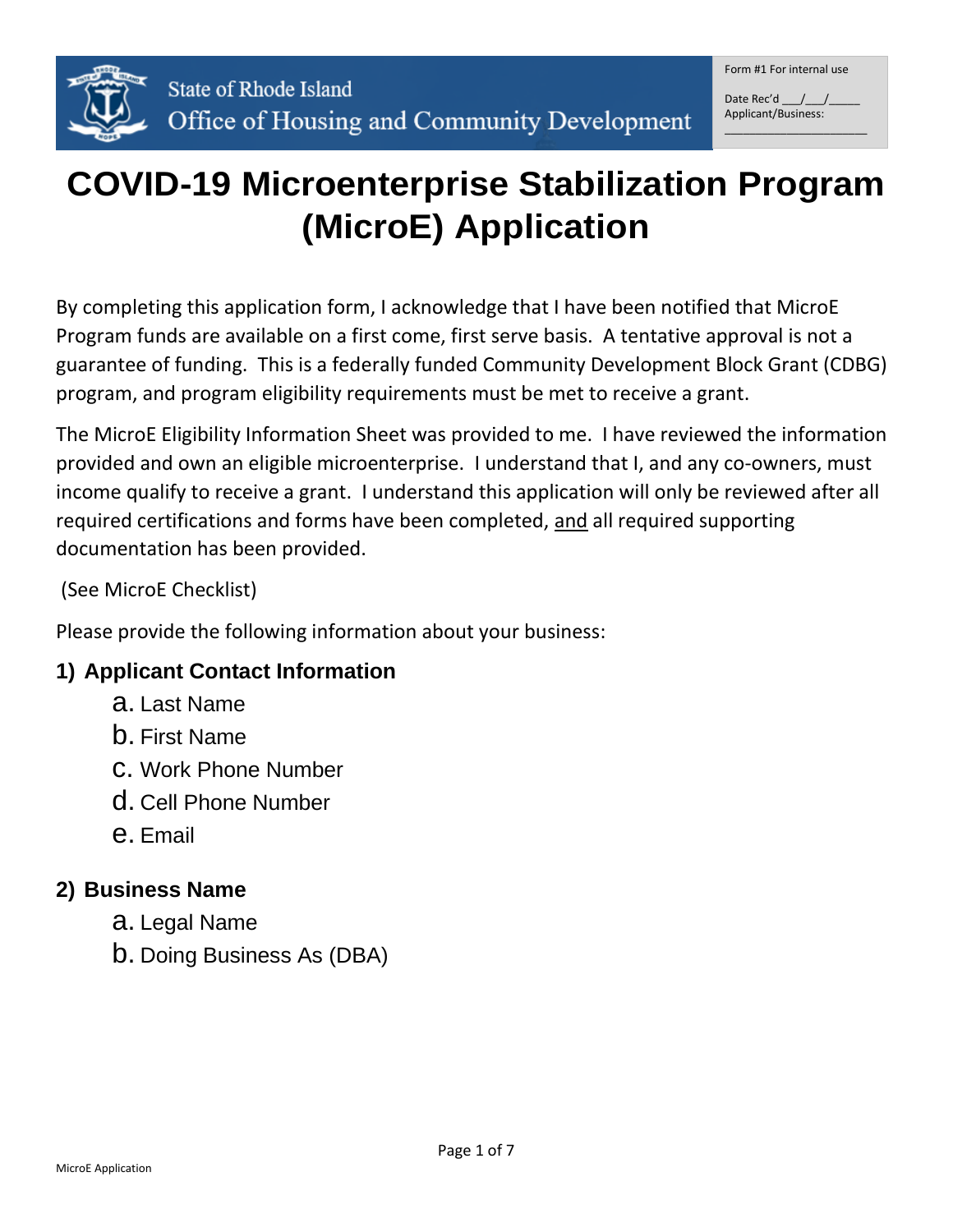#### **3) Business Information**

**a.** Business Sector Select one

- b. Business Description
- c. Business website or social media page?
- d. Do any of the following describe your business? (Check all that apply.)

| cannabis-related business                                          |
|--------------------------------------------------------------------|
| real estate rentals/sales                                          |
| home-based business with no employees                              |
| business owned by persons under age 18                             |
| franchise                                                          |
| chain                                                              |
| business opened after 1/1/2020                                     |
| liquor store                                                       |
| independent consultant/contractor providing services to one entity |
| home-based business restricted to patrons below age 18             |
| weapons/firearms dealer                                            |
| lobbying firm                                                      |
| none of the above                                                  |

- e. Date business established:
- f. NAICS Code from [https://www.bls.gov/bls/naics.htm,](https://www.bls.gov/bls/naics.htm) search under *Industry Finder* (six digits)
- g. Legal Type Select one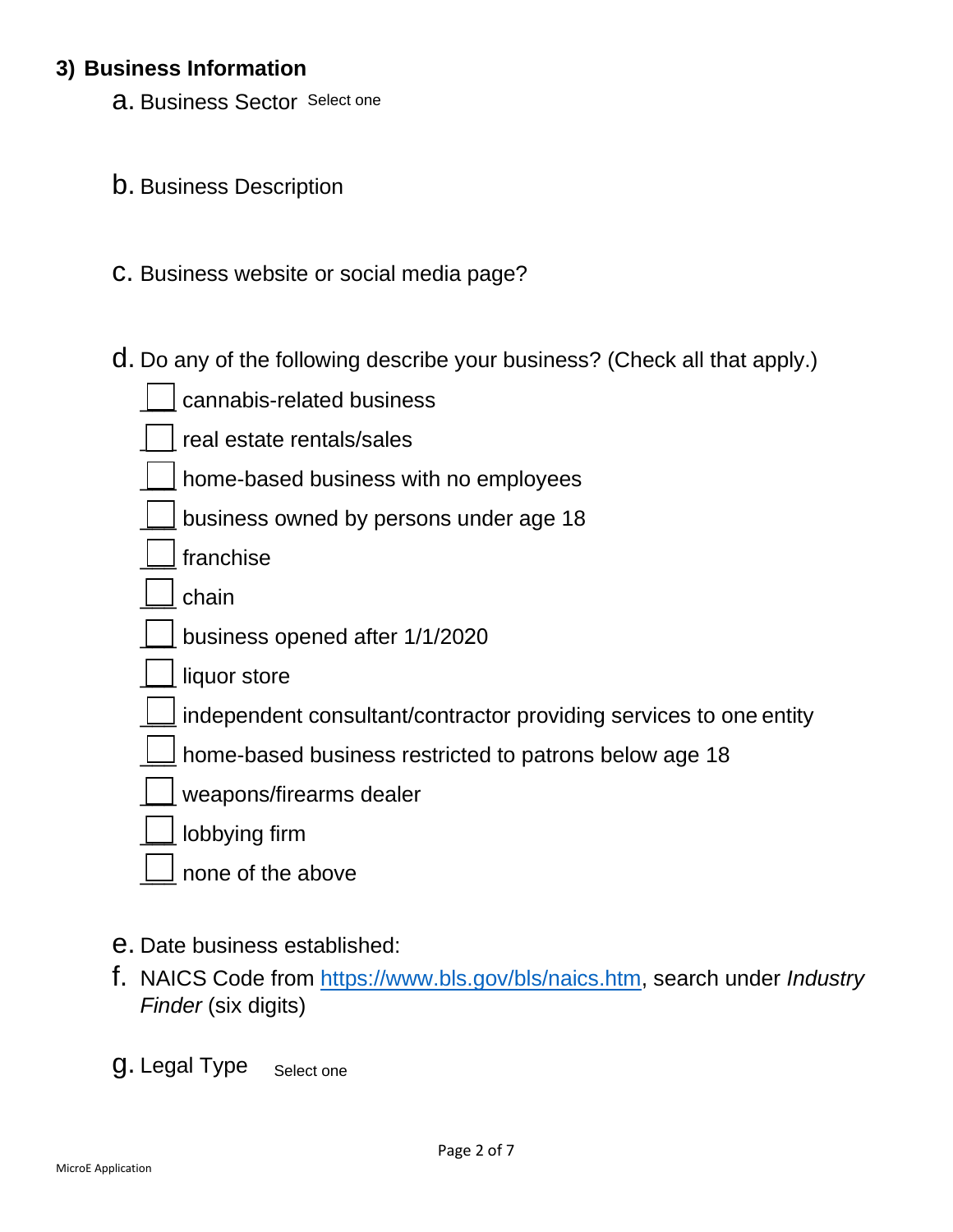- h. DUNS or EIN number? (Not required to apply. If you receive an award, you will need to have both for federal reporting purposes.) DUNS # EIN#
- i. Is this a home-based business?  $Y \mid / N$

### **4) Applicant/Owner Information**

- **a.** Are you age 18 or older?  $Y \mid |/N|$
- **b.** Are you a student?  $Y \cap I$  / N
- C. Race: Select one
- **d.** Are you Hispanic/Latinx?  $Y \cap I / N \cap I$  / Prefer not to answer
- e. Sex: Female | / Male | / Non-binary | / Prefer not to answer
- f. What is your disability status? Disabled  $\Box$  / I currently do not have disability status  $\Box$  / Prefer not to answer |

# **5) Business Owner Mailing Address:**

- a. Street or PO Box
- b. City
- c. State
- d. Zip
- e. County

# **6) Business Co-owner (if applicable)**

- a. Co-owner(s) must also meet the income eligibility requirement.
- b. Co-owner's Name
- c. Co-owner's Email
- **d.** Is the co-owner a student?  $Y \cap Y$
- **e.** Is the co-owner age 18 or older?  $Y \cap I$  / N
- f. Co-owner race:

Select one

- **g.** Are you Hispanic/Latinx?  $Y \cap / N \cap /$  Prefer not to answer
- $h.$  Sex: Female  $|$  / Male  $|$  / Non-binary  $\Box$  / Prefer not to answer
- i. What is your disability status? Disabled  $\Box/$  I currently do not have disability status | | | Prefer not to answer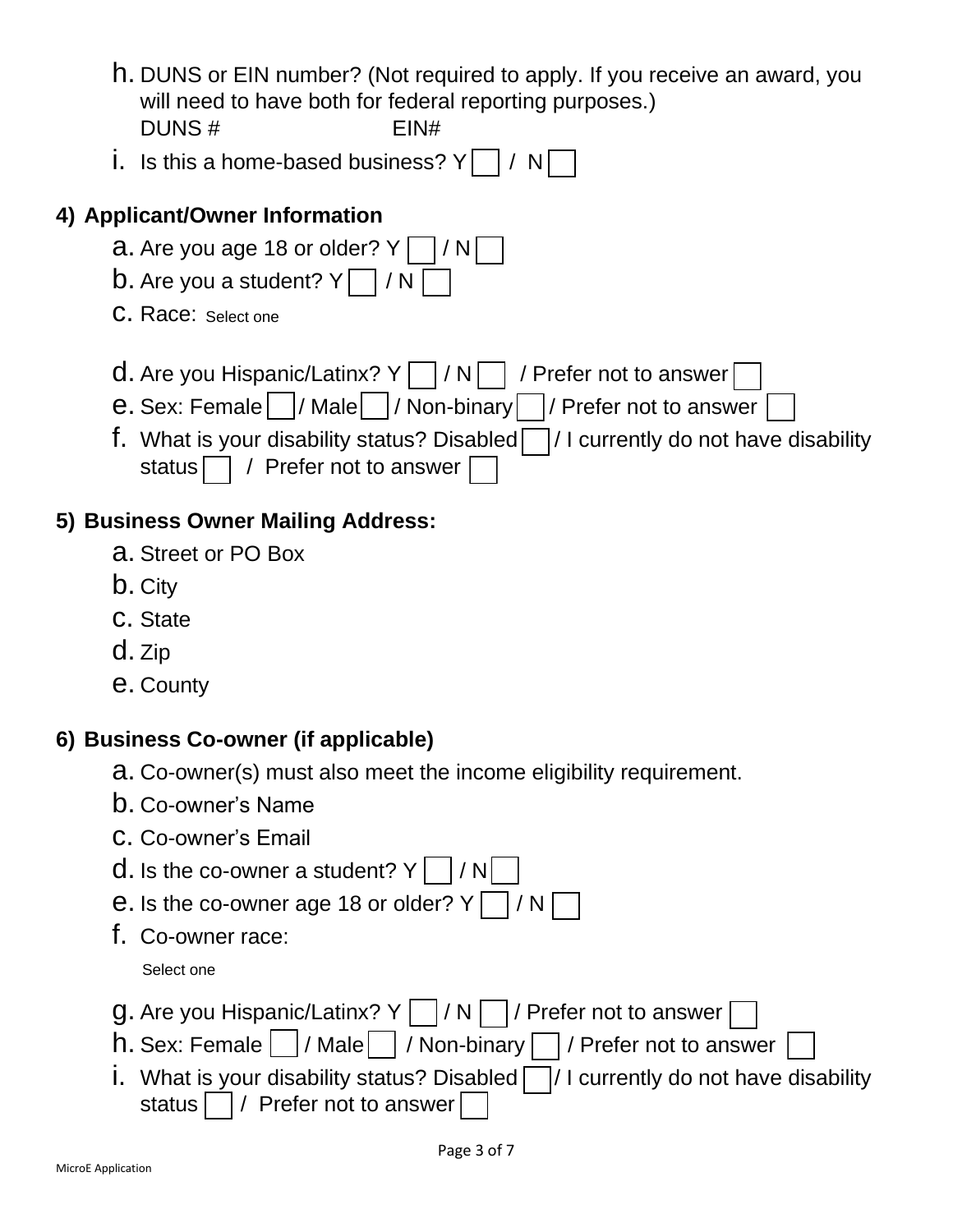#### **7) Business Street Address:**

- a. Street
- b. City
- c. State
- d. Zip
- e. County
- f. Property Owner

### **8) Funding Criteria**

- a. Does your business have a physical establishment located in a participating community?  $Y \cap N$ The physical establishment is at the same location or address as my, or my co-owner's, primary residence.  $Y \cap / N$
- **b.** Are you an employee of your business?  $Y \cap Y$

How many employees does your business have today, including you? #

How many employees did your business have, including you, during the pay period ending March 7, 2020? #

Is the business registered with the R.I. Secretary of State's office? (Only required for certain business types.)  $Y \mid /N$ 

If yes, enter Identification No.

c. Is the business in good standing with the State of Rhode Island?  $Y$  / N

| Are you, your co-owner(s), or your business party to any litigation against the |  |
|---------------------------------------------------------------------------------|--|
| state or city/town? $Y \cap N \cap$                                             |  |

|                                        |  |  | Have all taxes due before March 1, 2020, including February 2020 sales |
|----------------------------------------|--|--|------------------------------------------------------------------------|
| taxes, been paid in full? $Y \cap / N$ |  |  |                                                                        |

Enter your RI business tax ID (11 digits)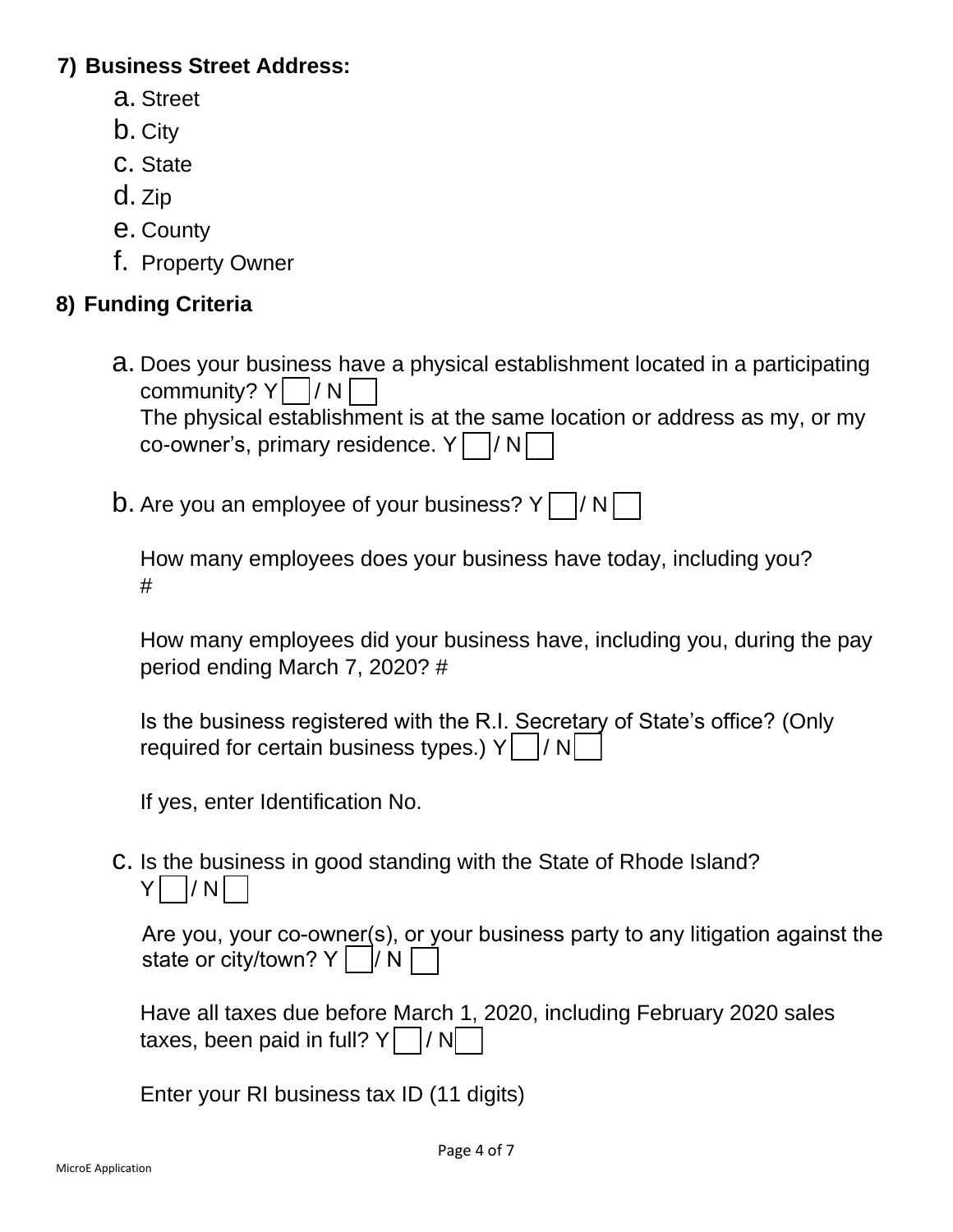Is a state license or registration required for the business to legally operate in Rhode Island?  $Y \cap N$ 

If yes, list license/registration type and number (e.g. Dept. of Health Food Service license #FSV12345, Contractor Registration #12345)

If yes, is the license/registration active and/or valid?  $Y \mid /N$ 

- d. Has your business experienced a loss of income ≥ \$1,000 due to COVID-19?  $Y \mid /N \mid$
- e. Is your family's total gross income at/below the low- or moderate- income amount shown below for your family size? "Moderate income" means less than or equal to 80% of the Area Median Income (AMI).  $Y \cap / N$

| FY 2020 Mod/Low Income (80%) Limit   |        |               |        |        |               |        |        |         |
|--------------------------------------|--------|---------------|--------|--------|---------------|--------|--------|---------|
|                                      |        |               |        | 4      | 5             | 6      |        | 8       |
| <b>City/Town of Residence</b>        | Person | <b>Person</b> | Person | Person | <b>Person</b> | Person | Person | Person  |
| All other R.I. communities           | 48,750 | 55,700        | 62,650 | 69,600 | 75,200        | 80,750 | 86,350 | 91,900  |
| Westerly, Hopkinton, New<br>Shoreham | 50,050 | 57,200        | 64,350 | 71,500 | 77,250        | 82,950 | 88,700 | 94,400  |
| Newport, Middletown, Portsmouth      | 54.950 | 62,800        | 70,650 | 78,500 | 84,800        | 91,100 | 97,350 | 103,650 |

# **9) Estimated Adverse Economic Impact of COVID-19**

- a. When did your business start declining? Date:
- b. Before COVID-19, how many clients did you typically serve in one week?
- c. In the past week, how many clients have you served?
- **d.** Have you had to reduce staff hours as a result of COVID-19? Y |  $\sqrt{N}$
- e. Have you had to lay-off or terminate staff as a result of COVID-19?  $Y$
- f. Has your business closed temporarily?  $Y \mid / N$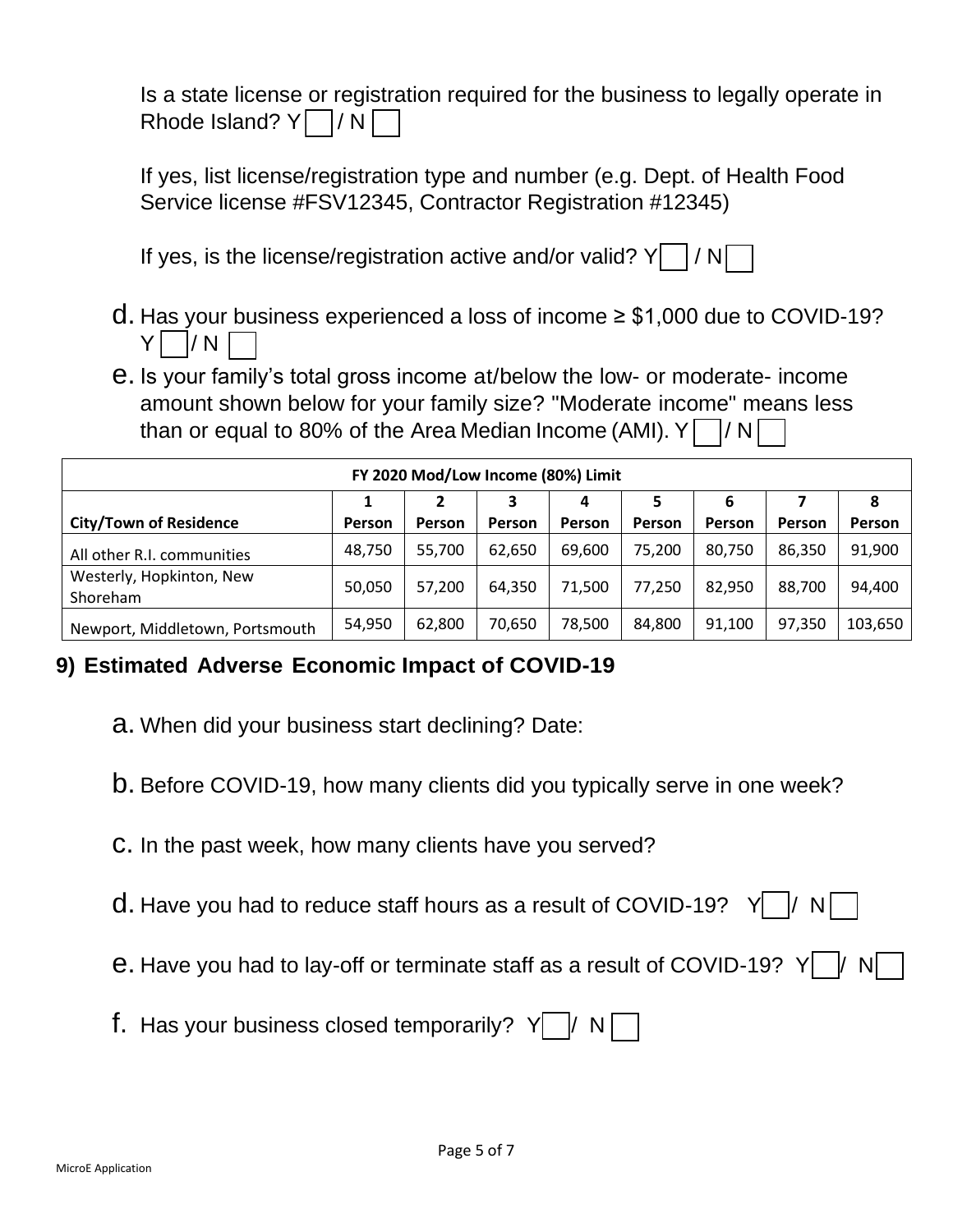g. List your gross revenues for 2020, 2019, and 2018 for the same period. Adjust Period Start and End Dates as necessary. The start and end dates for all three years must be the same (e.g. start 3/1, end 3/31).

|      |      | Period Start   Period End | <b>Total Gross</b><br>Revenue for |                 |
|------|------|---------------------------|-----------------------------------|-----------------|
| Year | Date | Date                      | Period                            | <b>Comments</b> |
| 2020 |      |                           |                                   |                 |
| 2019 |      |                           |                                   |                 |
| 2018 |      |                           |                                   |                 |

h. Please provide a brief explanation of what adverse economic effects COVID-19 had on your business, and any changes you have made to operations:

**10)** If operating capital funds are awarded, how do you plan to use the funds?